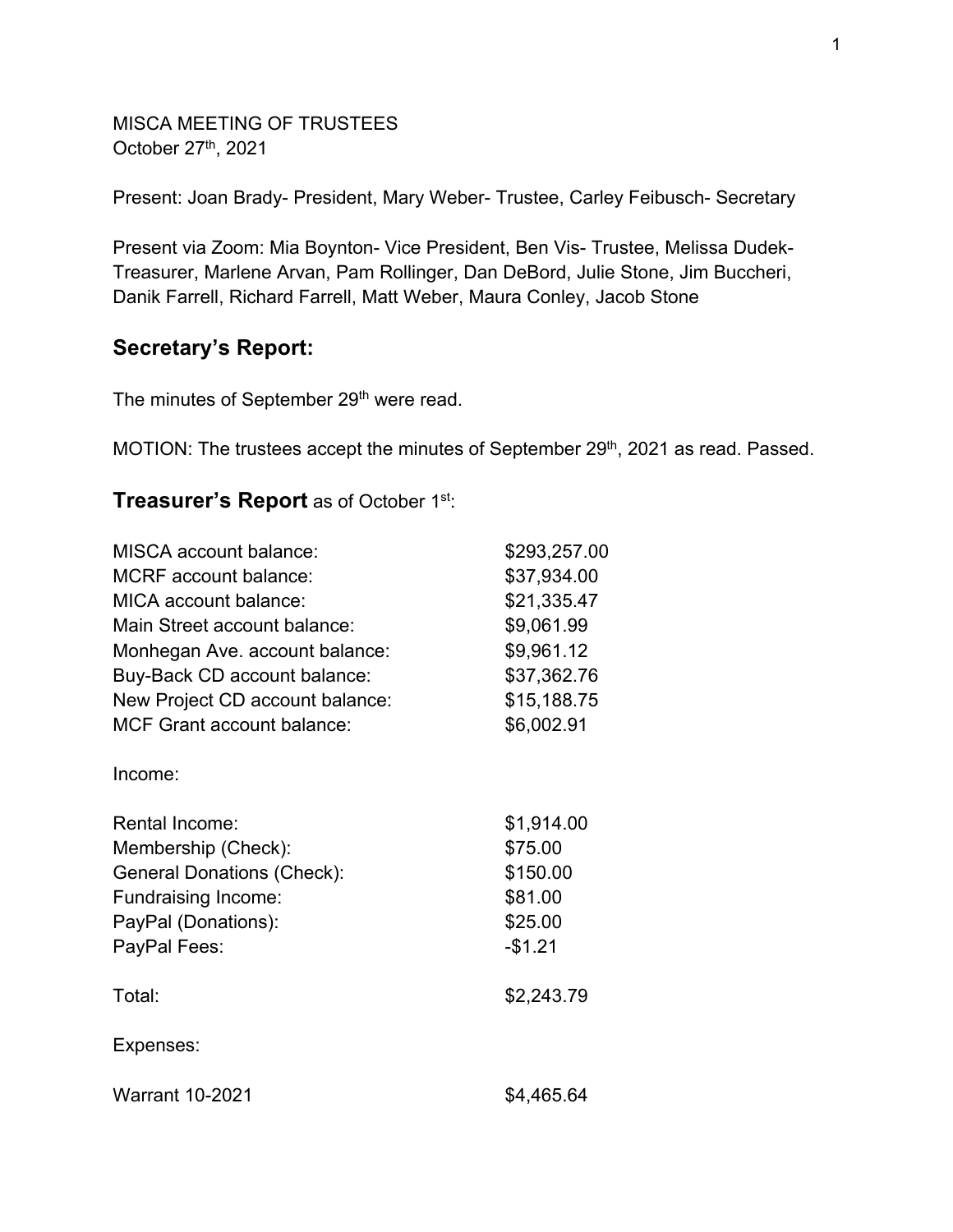| <b>Net MISCA account balance:</b>          | \$292,042.49 |
|--------------------------------------------|--------------|
| <b>Net MCRF account balance:</b>           | \$37,934.00  |
| <b>Net MICA account balance:</b>           | \$21,601.47  |
| <b>Net Main Street account balance:</b>    | \$8,538.65   |
| <b>Net Monhegan Ave account balance:</b>   | \$10,211.12  |
| <b>Net Buy-Back CD account balance:</b>    | \$37,862.76  |
| <b>Net New Project CD account balance:</b> | \$15,188.75  |
| <b>Net MCF Grant account balance:</b>      | \$6,002.91   |

## **Old Business:**

#### Meadow Lots:

Mike Falla hopes to do the as built survey in early November.

Matt Weber sent a letter to the trustees on behalf of the water company with data and current status of the well.

The septic project is still underway, but it looks like the leach field is completed.

Store: Electrical issue still needs to be addressed.

#### MICA Building:

Shermie said the propane tanks won't be moved until the interior work is done.

Joan will have the Post Office lattice replaced by next meeting.

Ben will talk to Kole about the Black Duck front door project.

Mia will talk to Lisa about what kind of heater she used for the laundromat. Pam will coordinate with Mia to switch the laundry over from town water.

The Post Office lease is up in October 2022. In 2017, USPS contracted with a leasing company that requires MISCA to pay a 4% commission. The new lease proposed is less than the current lease. Carley will reach out to Chellie Pingree's office to see if they can help. Shelly Giroux will give a painting estimate to help compile a list of expenses for the post office.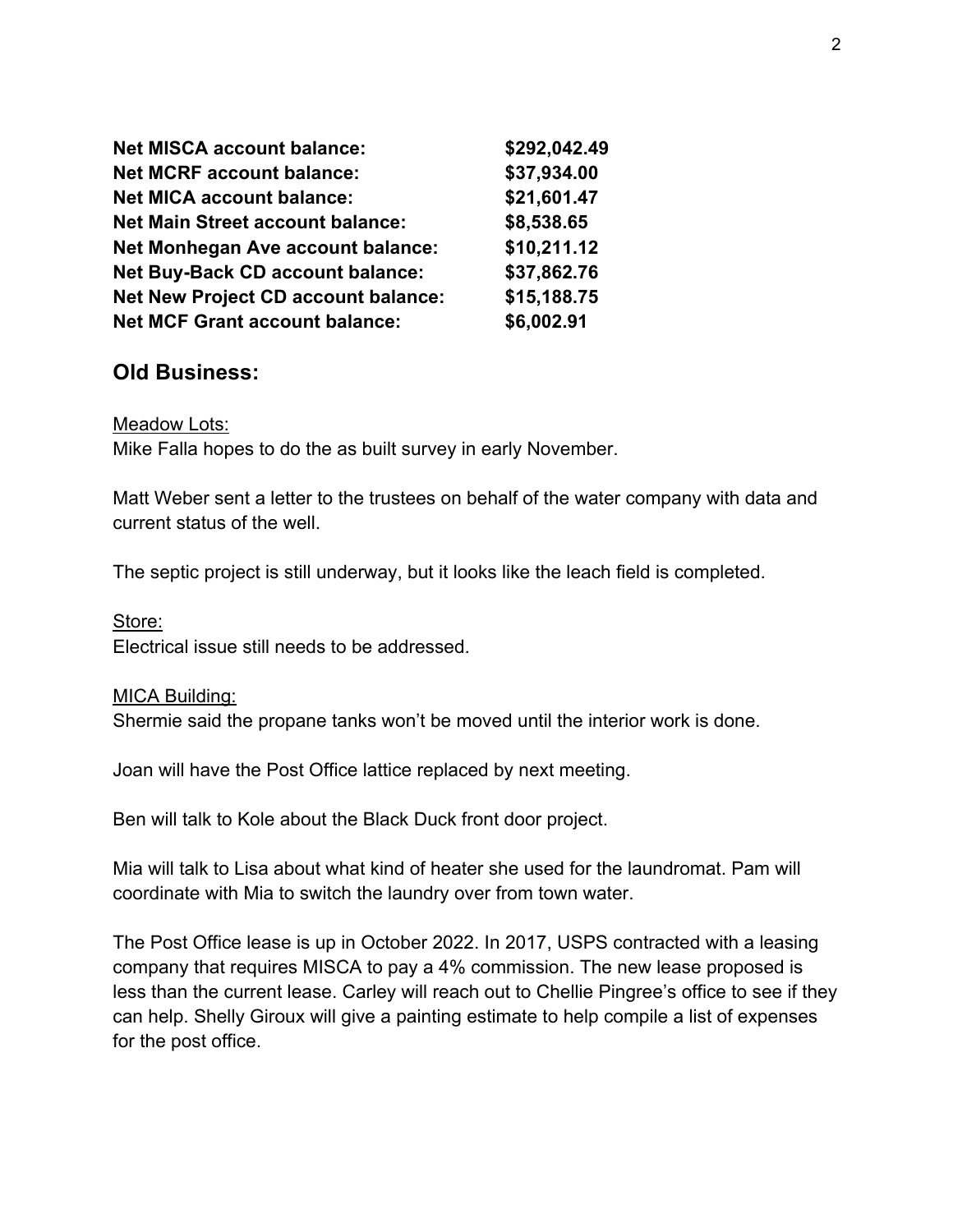The Looks: No update.

#### Fundraising:

The cookbook deadline has been moved to September 2022.

A meeting is tentatively planned for after Thanksgiving or sometime in January, Carley will send an email to the committee to solidify.

T-shirts brought in around \$900 from Winter Works.

### MISCA Community Relief Fund:

No applicants.

### Ground Lease review:

Mary is working on a letter to homeowners to explain the purpose and set a date for an annual review.

## Caretaker:

No update.

### Selection procedure for building rights:

Trustees have met a couple of times to create an application and fine tune a selection procedure for the meadow lots. Applications went out to all registrants. An info session is scheduled for November  $10<sup>th</sup>$  at 5pm and applications are due on November  $17<sup>th</sup>$ .

The trustees need to establish responsibilities between the owners since some systems are shared. The expectations of MISCA beneficiaries are still being discussed.

### Website Manager:

Tara agreed to help. Carley will reach out to discuss the needs and next steps.

### MCF Grant:

Since the broadband project has not happened yet, Dan asked if the trustees wanted to file for an extension for the grant or if we should give the money back. Dan will send the grant information to all trustees for review.